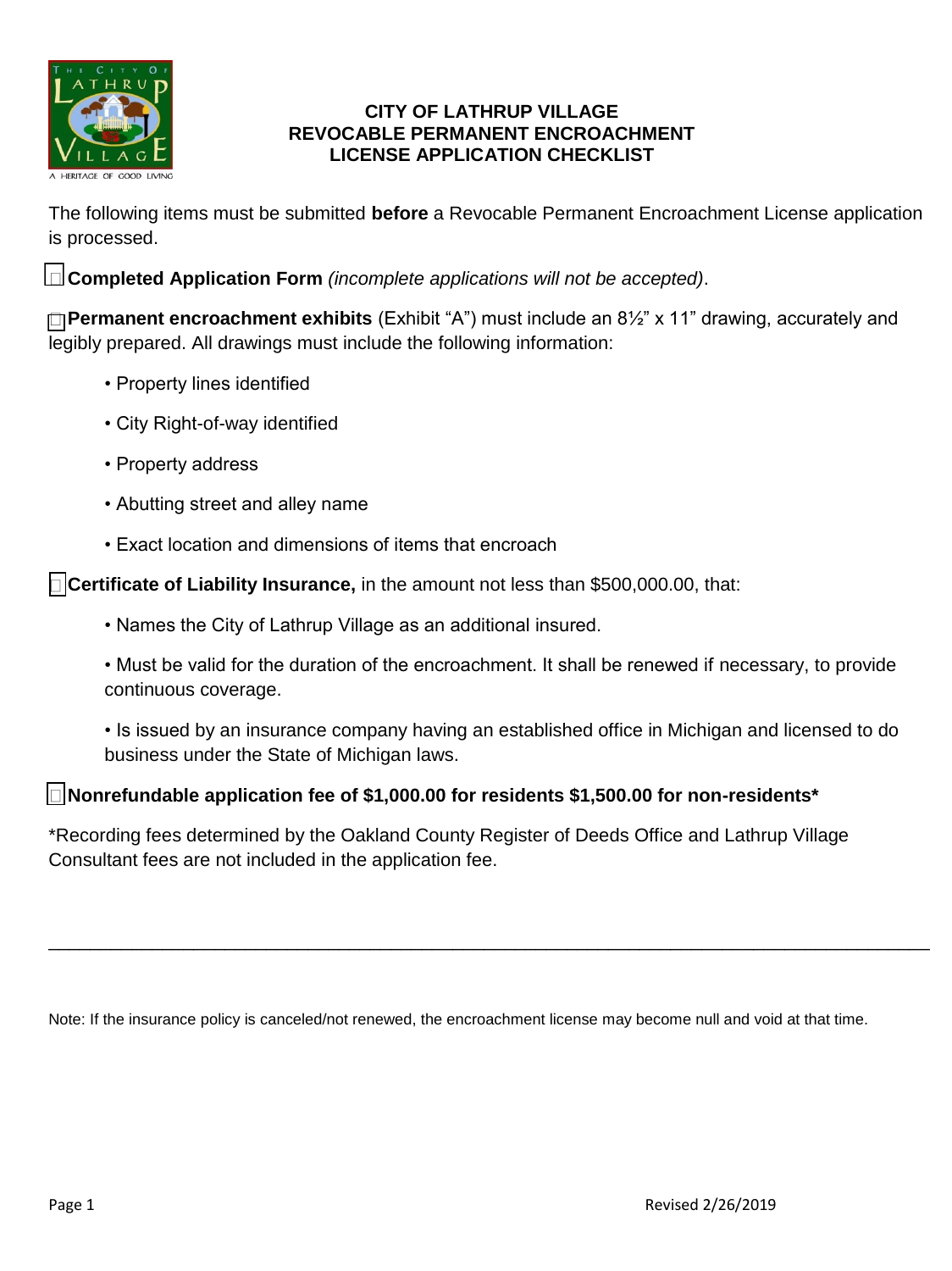

### **CITY OF LATHRUP VILLAGE REVOCABLE PERMANENT ENCROACHMENT LICENSE STANDARD CONDITIONS**

#### **THIS LICENSE OBLIGATES THE PERMITTEE/SUCCESSORS AND ASSIGNS TO THE FOLLOWING STANDARD CONDITIONS AND SPECIAL CONDITIONS AS LISTED ON THIS FORM:**

- 1. Any and all operations under this License must meet and conform with all requirements of the City of Lathrup Village's current Standard Construction Specifications, and all other applicable provisions of the City Code or Policies.
- 2. Indemnify, save and hold harmless the City, its officers, employees and agents, and defend them against all claims, suits, causes of action, judgments, and all expenses and attorney fees pertaining thereto, for injuries or death to persons and damage to property attributable to the construction, installation, maintenance, operation or existence of encroachment covered by this permit. Licensee must maintain and furnish proof of liability insurance coverage for the duration of this license. Said liability insurance shall be at a minimal amount of \$500,000.00. **The City of Lathrup Village shall be named as additional insured** and be notified in writing a minimum of 45 days prior to cancellation of the insurance policy. Also, the insurance certificate must include the encroachment location as indicated on the application. The policy and terms must be pre-approved by the City of Lathrup Village.
- 3. The City has the right to remove, at any time, for any reason, the encroachment. Upon request of the City, licensee must immediately remove, cease operations and surrender this License and/or alter or relocate, at applicants' own expense, the fixtures for which this permit is granted. Upon failure to do so, the City of Lathrup Village shall take such necessary action and the applicant shall be responsible to reimburse the City of Lathrup Village for the costs it incurs to perform same. If such costs are not promptly paid, all costs incurred by the City shall constitute a lien upon the real property to which the encroachment benefits. Such lien shall be of the same character and effect as a lien created for City real property taxes pursuant to State law
- 4. The Licensee will furnish and provide to the City as determined necessary by the City Manager or his/her designee, such plans, insurance, bonds, specifications, information, releases, guarantees, licenses, permits, approval from others, and comply with all other requirements pertaining to said encroachment request and any necessary subsequent removal/restoration as determined necessary by the City Manager or his/her designee.
- 5. This License does not relieve the applicant from meeting any applicable requirements of law, statute or policy of any public bodies or agencies.

THE OWNER ACKNOWLEDGES HE/SHE HAS READ THE CONDITIONS AND AGREES TO ABIDE BY SAME.

\_\_\_\_\_\_\_\_\_\_\_\_\_\_\_\_\_\_\_\_\_\_\_\_\_\_\_\_\_\_\_\_\_\_\_\_\_\_\_\_\_\_\_\_\_\_\_\_\_\_\_\_\_\_\_\_\_\_\_\_\_\_\_\_\_\_\_\_\_\_\_\_\_\_\_\_\_\_\_\_\_\_ Owner's Name (Please Print) **Canadian Company** Owner's Signature **Canadian Company Company** Date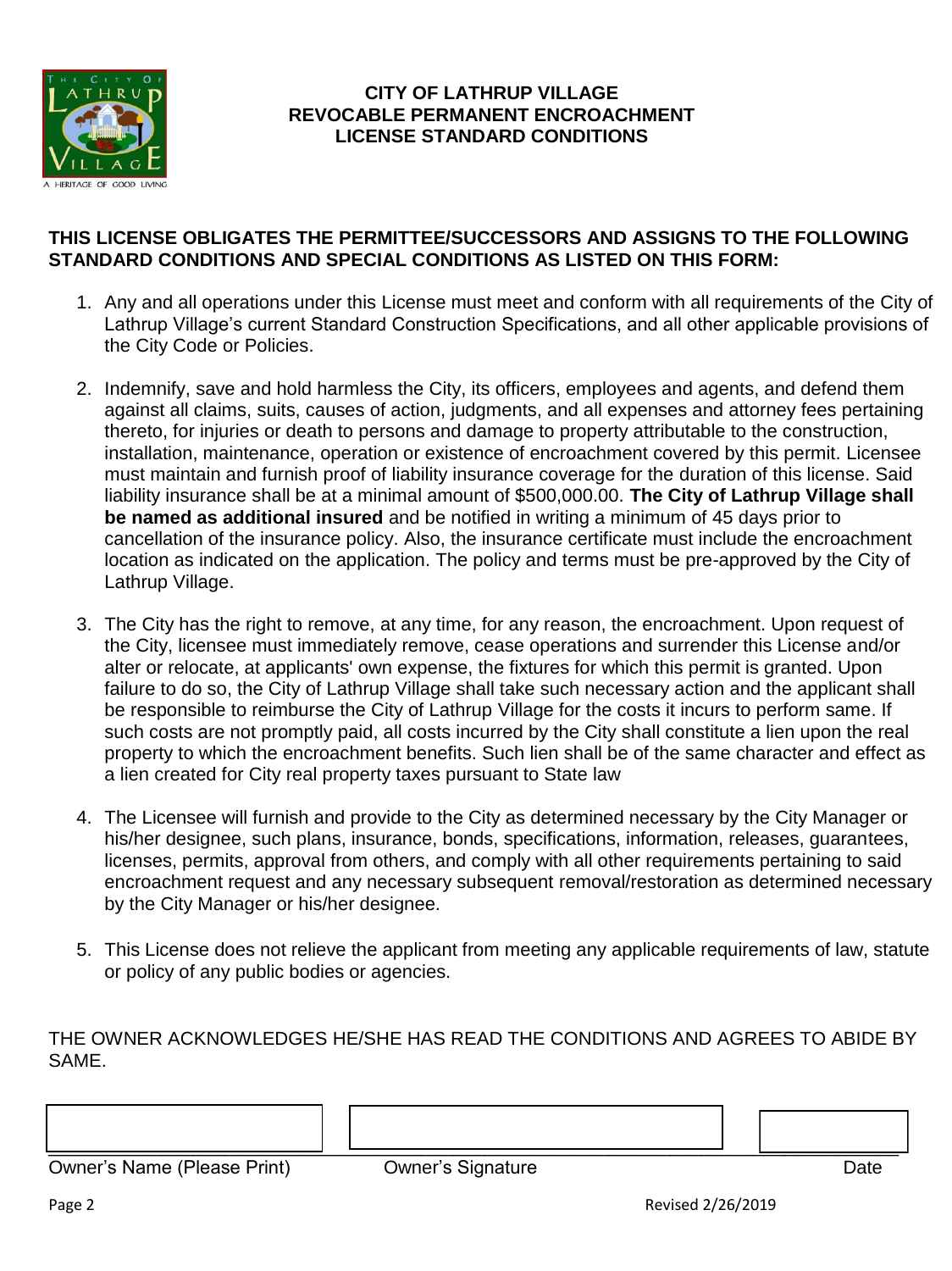

#### **CITY OF LATHRUP VILLAGE REVOCABLE PERMANENT ENCROACHMENT LICENSE APPLICATION**

| <b>For Office Use Only</b> |  |                        |  |  |  |
|----------------------------|--|------------------------|--|--|--|
| Date Received: L           |  | <b>License Number:</b> |  |  |  |

*INSTRUCTIONS: COMPLETE THE FOLLOWING SECTIONS AS IT APPLIES TO YOUR REQUEST* 

**THIS LICENSE IS FOR:** *(CHECK ONE ONLY)*

# **PERPETUATUAL UNTIL REVOKED BY THE CITY.**

## **PRE-EXISTING CONDITION AND PERPETUATUAL UNTIL REVOKED BY THE CITY.**

Validation Period: Requested Start Date:

This application for license is made by:

\_\_\_\_\_\_\_\_\_\_\_\_\_\_\_\_\_\_\_\_\_\_\_\_\_\_\_\_\_\_\_\_\_\_\_\_\_, at\_\_\_\_\_\_\_\_\_\_\_\_\_\_\_\_\_\_\_\_\_\_\_\_\_\_\_\_\_\_\_\_\_\_\_\_\_\_ (Print Owner's Full Name) (Print Owner's Legal Mailing Address)

daytime phone number:\_\_\_\_\_\_\_\_\_\_\_\_\_\_\_\_\_\_ , hereinafter referred to as "Licensee",

Licensee is the owner of the following described properties located in the City of Lathrup Village, Oakland **County** 

Street Address:

Legal Address:

Licensee is the owner of said properties abut the following **described public right(s)-of-way (name of streets/alleys impacted)**:

\_\_\_\_\_\_\_\_\_\_\_\_\_\_\_\_\_\_\_\_\_\_\_\_\_\_\_\_\_\_\_\_\_\_\_\_\_\_\_\_\_\_\_\_\_\_\_\_\_\_\_\_\_\_\_\_\_\_\_\_\_\_\_\_\_\_\_\_\_\_\_\_\_\_\_\_\_\_\_\_\_\_\_\_\_  $\overline{\phantom{a}}$  ,  $\overline{\phantom{a}}$  ,  $\overline{\phantom{a}}$  ,  $\overline{\phantom{a}}$  ,  $\overline{\phantom{a}}$  ,  $\overline{\phantom{a}}$  ,  $\overline{\phantom{a}}$  ,  $\overline{\phantom{a}}$  ,  $\overline{\phantom{a}}$  ,  $\overline{\phantom{a}}$  ,  $\overline{\phantom{a}}$  ,  $\overline{\phantom{a}}$  ,  $\overline{\phantom{a}}$  ,  $\overline{\phantom{a}}$  ,  $\overline{\phantom{a}}$  ,  $\overline{\phantom{a}}$ 

\_\_\_\_\_\_\_\_\_\_\_\_\_\_\_\_\_\_\_\_\_\_\_\_\_\_\_\_\_\_\_\_\_\_\_\_\_\_\_\_\_\_\_\_\_\_\_\_\_\_\_\_\_\_\_\_\_\_\_\_\_\_\_\_\_\_\_\_\_\_\_\_\_\_\_\_\_\_\_\_\_\_\_\_\_  $\frac{1}{\sqrt{2}}$  ,  $\frac{1}{\sqrt{2}}$  ,  $\frac{1}{\sqrt{2}}$  ,  $\frac{1}{\sqrt{2}}$  ,  $\frac{1}{\sqrt{2}}$  ,  $\frac{1}{\sqrt{2}}$  ,  $\frac{1}{\sqrt{2}}$  ,  $\frac{1}{\sqrt{2}}$  ,  $\frac{1}{\sqrt{2}}$  ,  $\frac{1}{\sqrt{2}}$  ,  $\frac{1}{\sqrt{2}}$  ,  $\frac{1}{\sqrt{2}}$  ,  $\frac{1}{\sqrt{2}}$  ,  $\frac{1}{\sqrt{2}}$  ,  $\frac{1}{\sqrt{2}}$ \_\_\_\_\_\_\_\_\_\_\_\_\_\_\_\_\_\_\_\_\_\_\_\_\_\_\_\_\_\_\_\_\_\_\_\_\_\_\_\_\_\_\_\_\_\_\_\_\_\_\_\_\_\_\_\_\_\_\_\_\_\_\_\_\_\_\_\_\_\_\_\_\_\_\_\_\_\_\_\_\_\_\_\_\_ \_\_\_\_\_\_\_\_\_\_\_\_\_\_\_\_\_\_\_\_\_\_\_\_\_\_\_\_\_\_\_\_\_\_\_\_\_\_\_\_\_\_\_\_\_\_\_\_\_\_\_\_\_\_\_\_\_\_\_\_\_\_\_\_\_\_\_\_\_\_\_\_\_\_\_\_\_\_\_\_\_\_\_\_\_

Licensee desires to encroach upon said right-of-way for the following purposes and as shown and described in *Exhibit "A"*, attached to this License. **Describe Exhibit "A":**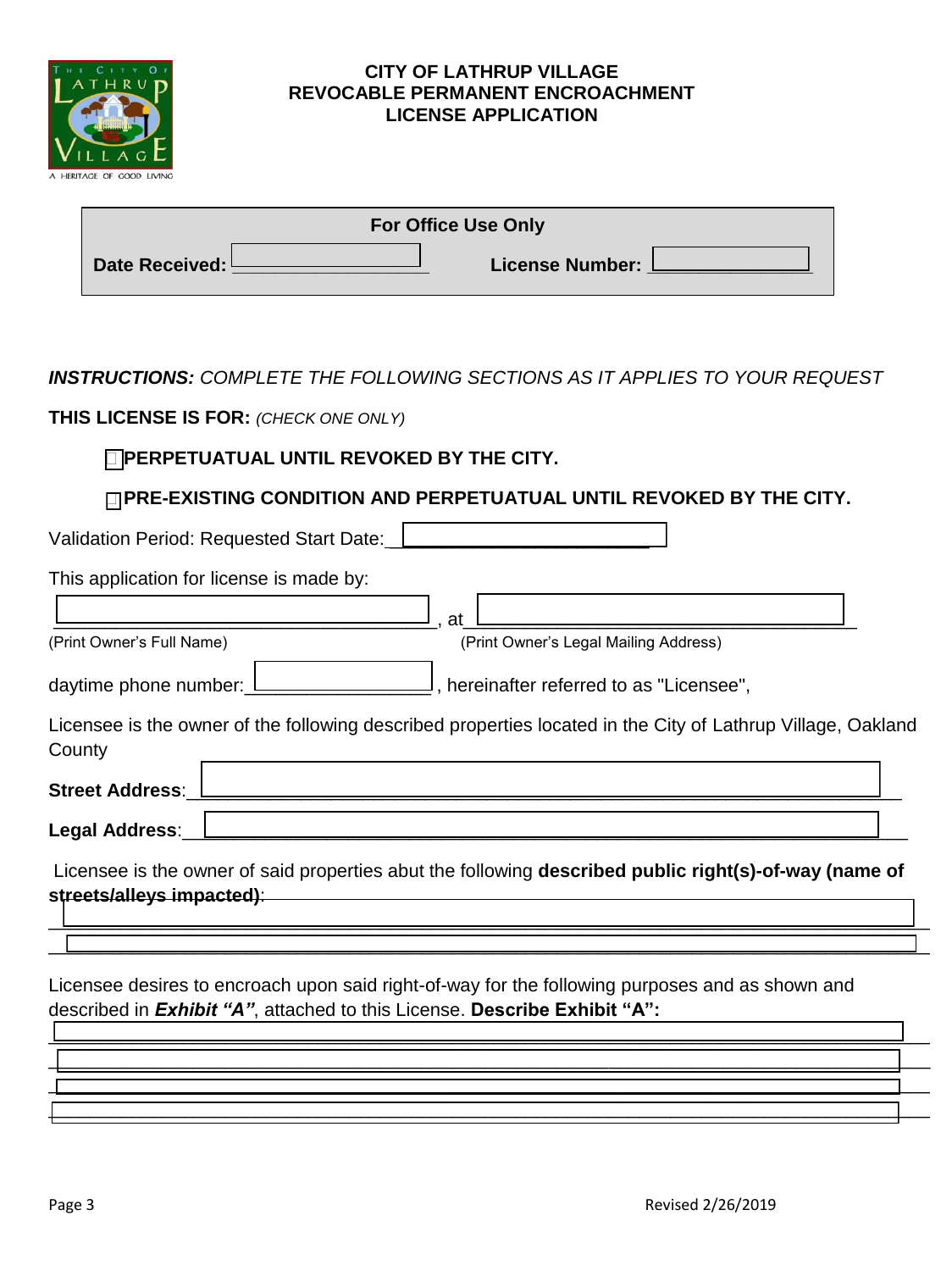An encroachment effectively provides public property for private use. Therefore, as a general policy, it is not in the City's interest to grant encroachments. New structures should be able to accomplish their various needs within the confines of their property boundaries and required setbacks. Granting of encroachment will generally occur under one of the following conditions:

a) To acknowledge an existing, historical unlicensed encroachment and to outline the owner's liability and responsibility for maintenance and future removal of the encroaching structure, or

b) To license an encroachment that is a public amenity. Examples may include awnings on commercial structures, non-restrictive safe objects, planters in the right-of-way (but not within pedestrian walkways), irrigation systems approved by Engineering and Parks Departments to maintain landscaping within public right-of-way.

All decisions of the City Council on Encroachment License Applications will be final.

Licensee covenants and agrees as follows:

There is a non-refundable application fee of **\$1,000.00 for residents \$1,500.00 for non-residents**, this fee does not include the cost of recording the license with the Oakland County Register of Deeds or any City Consultant fees associated with preparation and or review of the license.

This license is granted for a specific use and within a specified term as checked above, subject to being terminated at any time and for any reason at the sole discretion of the City of Lathrup Village.

This license shall be subordinate to the right of the City of Lathrup Village to use said area for any public purposes.

The Licensee shall obtain right-of-way and Building Permits as required by the City for any work to be performed in the public right-of-way with design approvals for such work obtained from the Building Official. Licensee agrees to join any improvement district formed for the purpose of constructing improvements within public right-of-way. Licensee is responsible for the maintenance and repair of the public right-of-way, together with improvements constructed therein, which the City of Lathrup Village, in the exercise of its discretion, shall determine to be necessary to keep the same in a safe and clean condition. In the event that Licensee defaults in any of its duties as set forth herein, the City of Lathrup Village shall have the right, upon written notification to the Licensee, to perform duties to the City of Lathrup Village's standards and to recover all costs for performing duties from the Licensee. Further, Licensee waives any claim for damages sustained by Licensee and Licensee shall hold the City of Lathrup Village harmless for any claims, causes of action or damages asserted against the City of Lathrup Village for the work performed by the City of Lathrup Village pursuant to this paragraph.

Unless the property that is the subject of this license agreement is covered by a homeowner's insurance policy, Licensee shall at all times during the term hereof, carry public liability insurance for the benefit of the City with limits of not less than \$500,000 as may be amended from time to time, naming the City as *"Additional Insured".* 

Licensee shall maintain said public liability insurance coverage in full force and effect during the term of this License and shall furnish the City with a most current certificate of such coverage evidencing its validity. All insurance policies maintained pursuant to this agreement shall contain the following endorsement: *"It is hereby understood and agreed that this insurance policy may not be canceled by the surety until*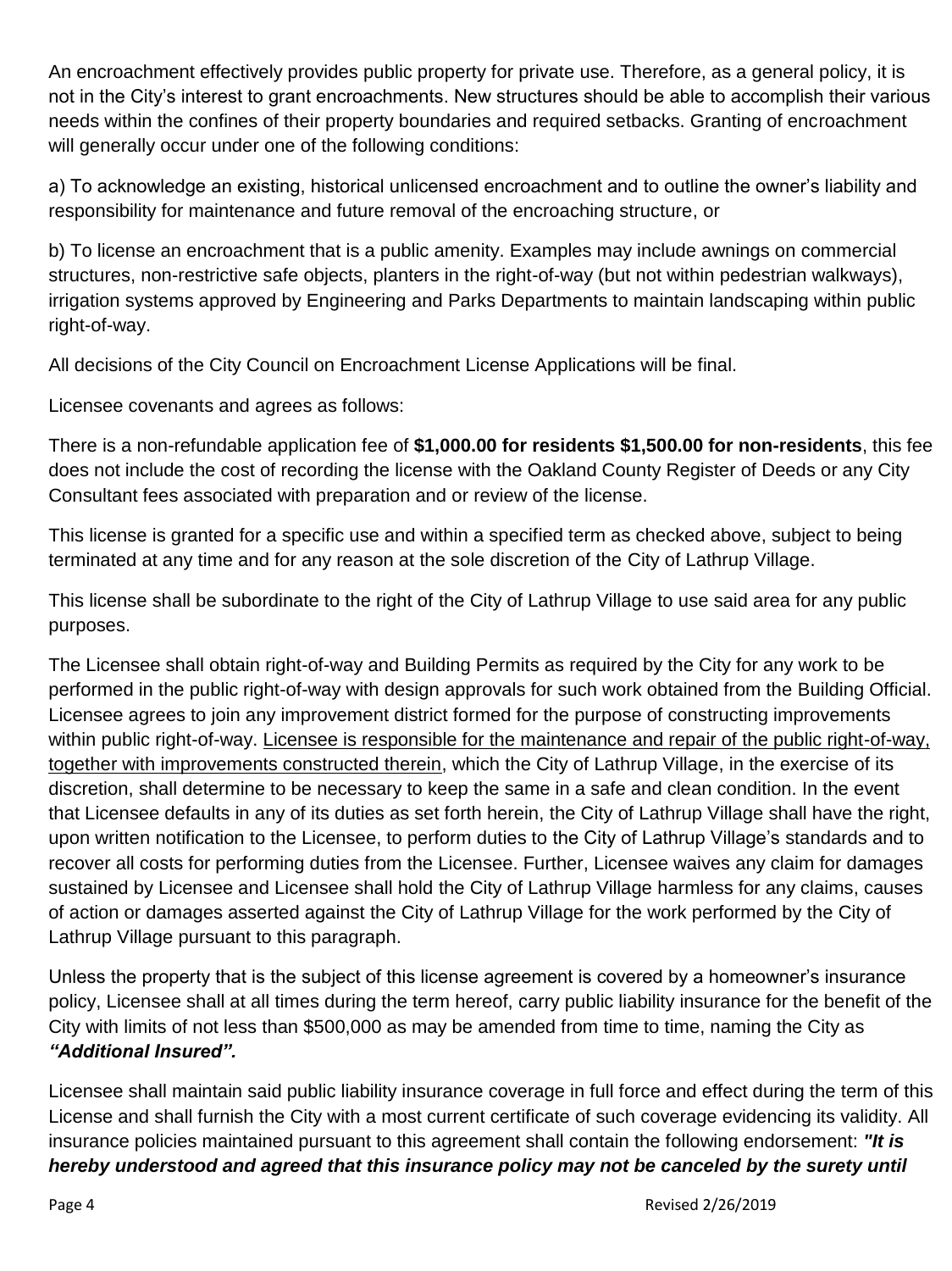# *forty-five (45) days after receipt by the City of a written notice of such intention to cancel or not to*  **renew.**" The Licensee shall show proof of this insurance to the City before this agreement is filed.

Licensee agrees to indemnify and hold harmless the City of Lathrup Village, its officers, employees, insurers, and self-insurance, from and against all liability, claims, and demands, on account of injury, loss, or damage, including without limitation claims arising from bodily injury, death, property loss or damages, or any other loss of any kind whatsoever, which arise out of or are in any manner connected with this license, including but not limited to, if such injury, loss, or damage is caused in whole or in part by, or is claimed to be caused in whole or part by the act, omission, error, professional error, mistake, negligence, or other fault of licensee or the City. Licensee agrees to investigate, handle, respond to, and to provide defense for and defend against, any such liability, claim or demands at the sole expense of the licensee or, at the option of the City of Lathrup Village, licensee agrees to pay the City of Lathrup Village or reimburse the City of Lathrup Village for the defense costs incurred by the City of Lathrup Village in connection with, any such liability, claims, or demands. The licensee also agrees to bear all other costs and expenses related thereto, including court costs and attorney fees, whether or not any such liability, claims, or demands alleged are groundless, false or fraudulent.

This license may be terminated by Licensee at any time and for any reason following delivery of a written notice of Licensee's intent to cancel. The City of Lathrup Village may terminate this license at any time and for any reason. Upon termination, Licensee shall at Licensee's expense, remove any improvements or encroachments from said property. The property shall be restored to a condition satisfactory to the City of Lathrup Village.

This license is subject to all state laws, the provisions of the Charter of the City of Lathrup Village as it now exists or may hereafter be amended, and the ordinances of the City of Lathrup Village now in effect or those which may hereafter is adopted.

Nothing herein shall be construed so as to prevent the City of Lathrup Village from granting such additional licenses or property interests in or affecting said public property as it deems necessary.

The conditions hereof imposed on the granted license of encroachment shall constitute covenants running with the life of improvements encroaching in public right of way, and binding upon Licensee. The encroachment shall terminate when the improvement has failed or out of compliance with required standards of performance or if it is revoked by the City, whichever comes sooner.

In any legal action to enforce the provisions of this Agreement, the prevailing party shall be entitled to its reasonable attorney's fees.

If the structure for which this license was issued is removed for any reason, Licensee shall not continue to rebuild in the public right-of-way. The public right-of-way is for the general public benefit, and it is not for occupation or construction of encroachments.

The licensee waives any and all claims against the City of Lathrup Village for loss or damage to the improvements constructed within the encroachment area.